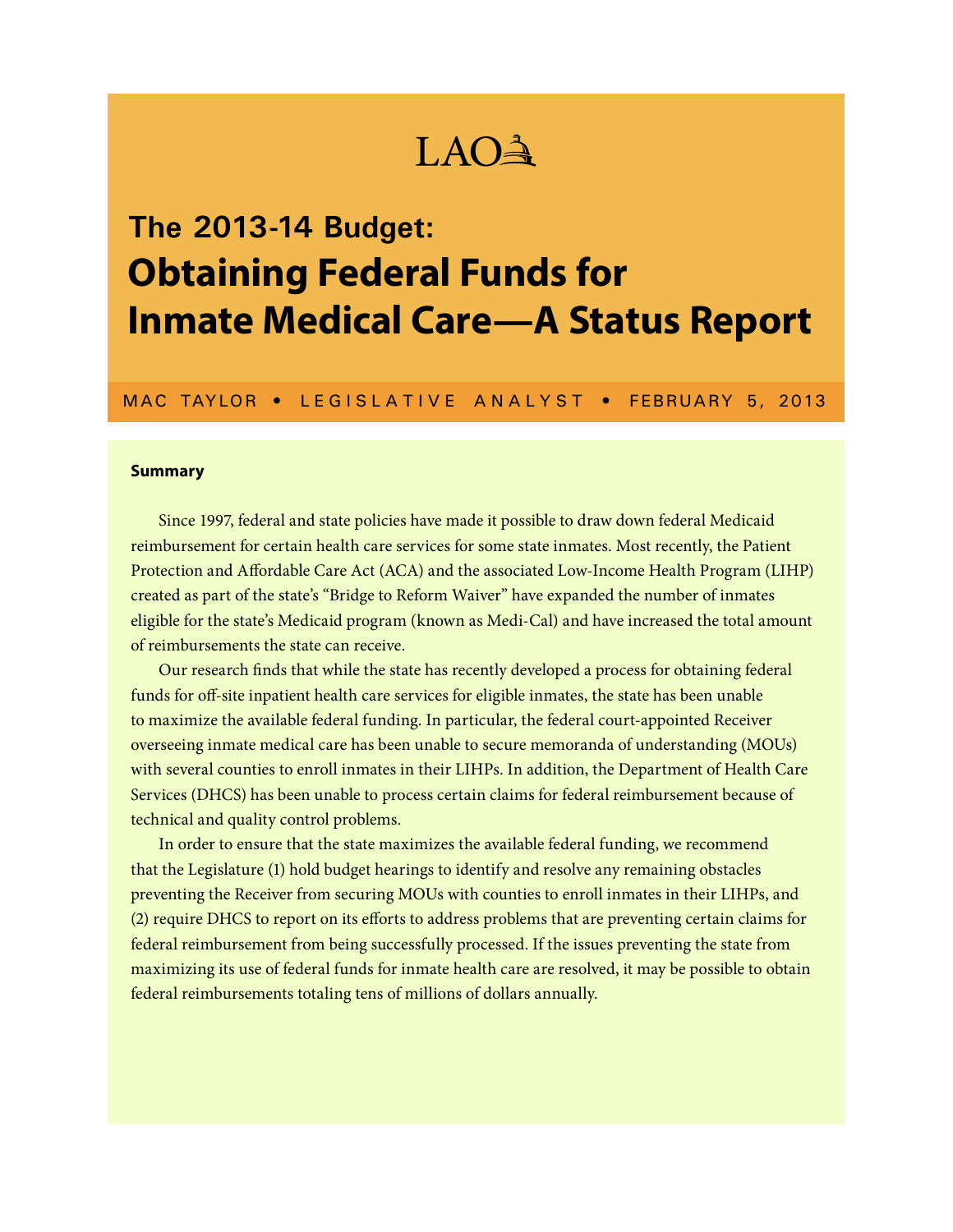## **New Opportunities to Obtain Federal Funding for Inmate Health Care**

In 2010, federal approval of more flexibility for the state's Medicaid program significantly expanded who is eligible for federally funded health care coverage in California and how that care is financed in the near term. In the longer term, an optional Medicaid eligibility expansion that is part of the ACA could further expand who is eligible for federally funded health care coverage and increase the federal share of costs for some individuals. As we discuss below, these changes have created new opportunities to use federal funds for certain medical services provided to some state prison inmates.

#### **What Is Medi-Cal?**

Medicaid is an optional joint federal-state program that provides health insurance coverage to certain low-income populations. In California, the Medicaid program is administered by DHCS and is known as Medi-Cal. Below, we provide an overview of how Medi-Cal is financed, who is eligible for the program, what benefits they receive, and how the program is administered.

*Medi-Cal Costs Split Between the State and Federal Government.* In choosing to operate a Medicaid program, states receive federal funding for a significant share of the program costs. The percentage of program costs funded with federal funds varies by state and is known as the federal medical assistance percentage, (FMAP or "federal match"). In most cases, the federal match is determined annually by comparing the state's per capita income to the national average. The Medi-Cal Program currently receives a 50 percent federal match for most services provided to beneficiaries, as well as for state and county costs to administer the program. In other words, the

program generally receives one dollar of federal funds for each state dollar spent on Medi-Cal beneficiaries and administration. The federal government also provides an enhanced federal match for certain program costs, such as services for groups with particular medical needs or the implementation of technology systems.

*Medi-Cal Provides a Wide Array of Health Care Services to Eligible Individuals.* Federal law establishes some minimum requirements for state Medicaid programs regarding the types of services offered and who is eligible to receive them. Required services include hospital inpatient and outpatient care, nursing home stays, and doctor visits. California also offers an array of medical services considered optional under federal law, such as coverage of prescription drugs and durable medical equipment. Medi-Cal services are provided through two main systems: fee-for-service (FFS) and managed care. In a FFS system, a health care provider receives an individual payment for each medical service provided. In a managed care system, managed care plans receive a set fee per patient in exchange for providing health care coverage to enrollees.

Currently, Medi-Cal eligibility requires individuals to have a low income and to be in certain categories, such as being in a family with children, being blind or pregnant, being over 65 or under 19 years of age, or having a disability. Individuals who are not lawfully residing in the United States are generally ineligible for Medi-Cal. Low-income, childless adults are also generally ineligible for Medi-Cal. (However, as we discuss below, such individuals may be eligible for countyoperated LIHPs.) The income threshold used to determine Medi-Cal eligibility varies, but for some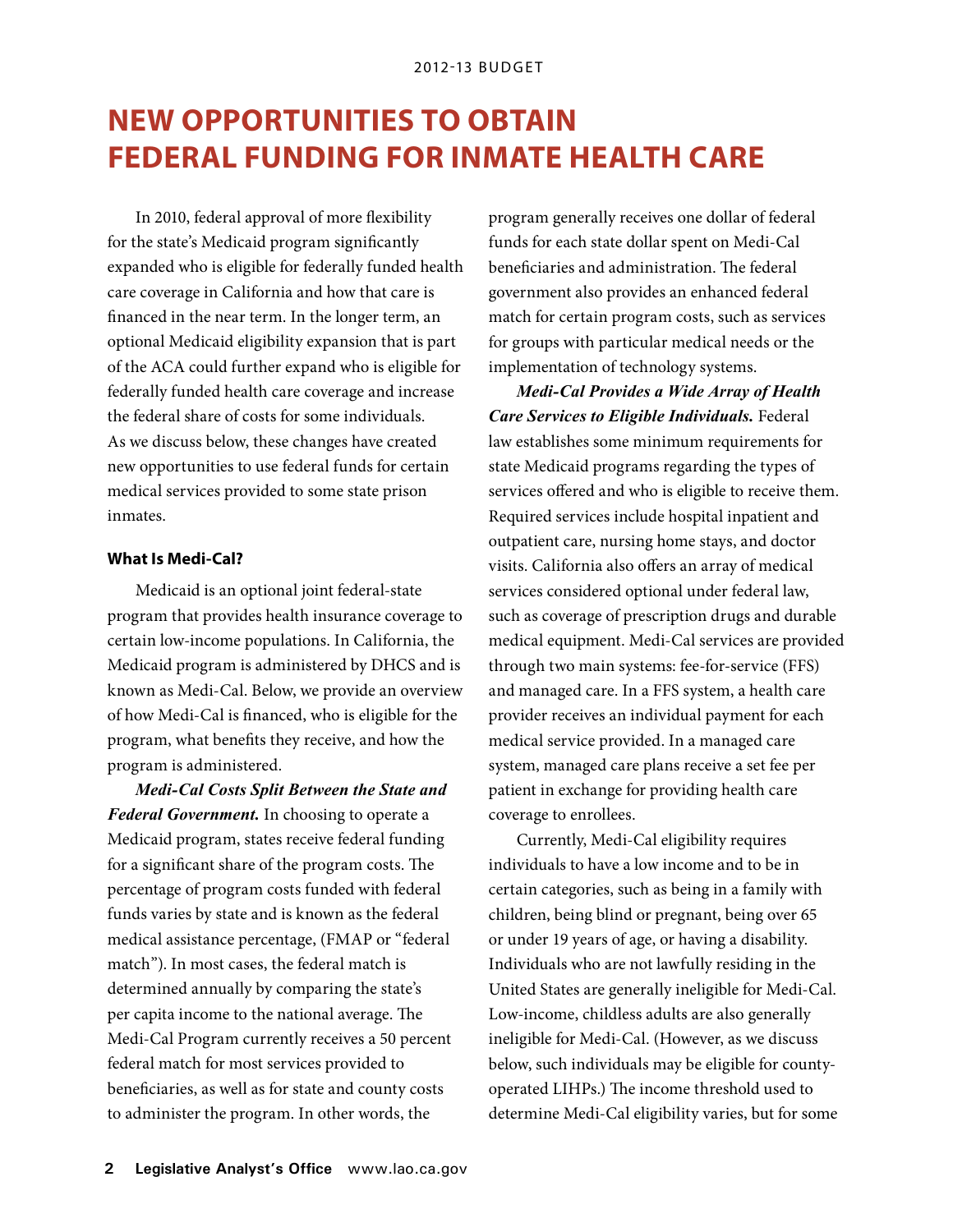groups (such as parents) the income threshold is about 100 percent of the Federal Poverty Level (FPL). (The FPL is the income level at which the federal government considers individuals of families to be impoverished.) In 2012, the FPL was \$11,170 per year for an individual and \$23,050 for a family of four.

*State and Counties Administer Medi-Cal.* Most Medi-Cal benefits are administered at the state level by DHCS, although some benefits are administered by other state departments. The counties administer some Medi-Cal benefits at the local level and also determine the eligibility for most persons applying to enroll in Medi-Cal. The DHCS contracts with a private sector vendor to act as a fiscal intermediary for Medi-Cal. The fiscal intermediary processes claims submitted by Medi-Cal providers for services rendered to beneficiaries.

#### **The ACA Modifies the Medicaid Program**

In 2010, Congress passed and President Obama signed the ACA, which includes a provision allowing states to expand the Medicaid program beginning in 2014. In June 2010, DHCS obtained a 1115 Bridge to Reform Waiver (hereinafter referred

to as the "waiver") from the federal government that includes components intended to facilitate the state's progress towards implementing federal health care reform, such as the establishment of LIHPs. (The Centers for Medicare and Medicaid Services [CMS] sometimes approves waivers to allow states to waive federal Medicaid requirements in order to have the flexibility to modify their programs in ways that promote Medicaid program objectives.) Figure 1 summarizes some key aspects of Medi-Cal and county LIHPs, as well as what Medi-Cal might look like in 2014 if the state exercises its option under ACA to expand the program.

*New LIHP Initiative Creates Bridge to Expansion.* Among other things, the waiver approved for California in 2010 allows counties to leverage federal funds to create LIHPs to provide health care for indigents who do not qualify for Medi-Cal—a population consisting largely of childless adults. Funding for LIHPs is generally split between counties and the federal government with each covering half of the costs for services and administration. Counties are responsible for determining eligibility, enrolling individuals, paying providers for health care provided to

#### **Figure 1**

**A Comparison of Selected Health Care Programs for Low-Income Californians**

| <b>Program Element</b>                        | Medi-Cal                                                                                                                                             | Low-Income<br><b>Health Program (LIHP)</b>                                                                 | Medi-Cal in 2014 <sup>a</sup>                                   |
|-----------------------------------------------|------------------------------------------------------------------------------------------------------------------------------------------------------|------------------------------------------------------------------------------------------------------------|-----------------------------------------------------------------|
| <b>Eligible Population</b>                    | Certain parents and children, seniors<br>(aged 65 or older), persons with<br>disabilities, and pregnant women-<br>meeting varying income thresholds. | Certain low-income individuals<br>who do not qualify for Medi-<br>Cal-income thresholds vary<br>by county. | Certain individuals with<br>income up to 133 percent<br>of FPL. |
| <b>Federal Match</b>                          | 50%                                                                                                                                                  | 50%                                                                                                        | 50% or 100% <sup>b</sup>                                        |
| <b>Eligibility Determination</b>              | <b>Mostly counties</b>                                                                                                                               | Counties                                                                                                   | <b>Mostly counties</b>                                          |
| <b>Enrollment</b>                             | <b>Counties or DHCS</b>                                                                                                                              | Counties                                                                                                   | <b>Counties or DHCS</b>                                         |
| <b>Submission of Claims to</b><br><b>DHCS</b> | <b>Providers</b>                                                                                                                                     | Countiesc                                                                                                  | <b>Providers</b>                                                |

a Assumes that Medi-Cal is fully expanded in 2014 to cover additional populations as authorized by the Affordable Care Act.

b Federal match for Medi-Cal expansion population is initially 100 percent but remains 50 percent for individuals who would qualify under current Medi-Cal eligibility requirements. <sup>C</sup> In counties that own and operate county hospitals, hospitals submit cost reports to DHCS for federal reimbursement of LIHP expenses. Counties that contract with private contractors receive and forward LIHP invoices to DHCS for federal reimbursement.

FPL = Federal poverty limit and DHCS = Department of Health Care Services.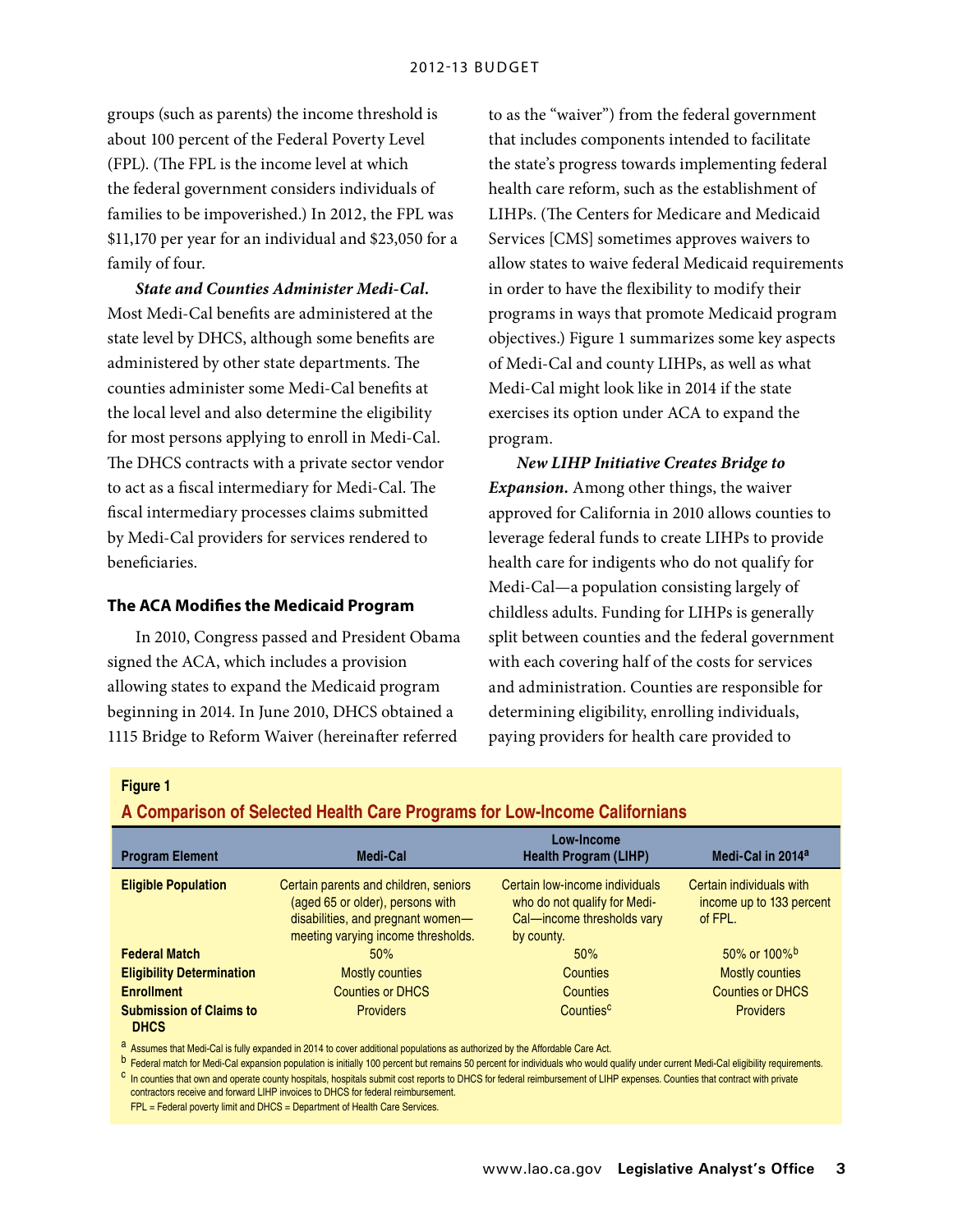beneficiaries, and submitting cost reports or invoices that reflect these expenditures to DHCS. The DHCS is responsible for reviewing these reports and invoices to determine the allowable amount of federal reimbursement to county LIHPs and ensuring that county LIHPs are adhering to the terms of the waiver and operating consistent with federal law. The services provided to LIHP beneficiaries are generally similar to those provided to Medi-Cal beneficiaries.

As of February 2013, 55 of the state's 58 counties are operating or plan to operate LIHPs. (This includes three counties that currently have not implemented LIHPs but plan to do so.) Certain aspects of LIHPs (such as the maximum income threshold for eligibility) vary from county to county. Under the terms of the waiver, counties may at any time "cap" enrollment, or exclude any additional beneficiaries from enrolling into the program. Currently only one county, Santa Cruz, has done so. In order to be eligible for a county's LIHP, individuals must have established legal residency in that county. In addition, individuals who are eligible for Medi-Cal cannot be enrolled into a LIHP. Federal funding for LIHPs will expire in January 2014. While the state has not yet finalized a plan for providing coverage to the indigent population covered by LIHPs in 2014 and beyond, such individuals would be transitioned into Medi-Cal if the state exercises its option to expand Medi-Cal under the ACA, as we describe below.

*Under ACA, State Can Expand Medi-Cal With Increased Federal Match in 2014.* The ACA gives states the option to significantly expand their Medicaid programs, with the federal government paying for a large majority of the additional costs. Beginning January 1, 2014, federal law gives state Medicaid programs the option to cover most individuals under age 65—including childless adults—with incomes at or below 133 percent of the FPL. As shown in Figure 2, the federal matching rate for coverage of this expansion population will be 100 percent for the first three years, but will decline between 2017 and 2020, with states eventually bearing 10 percent of the additional cost of health care services for the expansion population. The *Governor's 2013-14 Budget Summary* includes a commitment to expanding Medi-Cal but presents two possible options for doing so, which we describe in the nearby box. We note, however, that the Legislature has not yet taken action at the time of this analysis to expand the Medi-Cal Program. While policymakers are also still determining how to implement certain changes to Medi-Cal that are required by the ACA in 2014, certain fundamental aspects of the existing program (such as the provision of federally required benefits) will not change.

## **LIHPs and ACA Create Additional Opportunities to Obtain Federal Funds for Inmate Medical Care**

The state is responsible for providing comprehensive medical care, including primary and specialty care, to each of the roughly 124,000 inmates incarcerated in its 33 prisons. Spending on these services in 2011-12 totaled \$1.8 billion. While inmate medical services have historically been funded exclusively from the state General Fund, the

#### **Figure 2**

## **Federal Matching Rate for Health Care Services Provided to Medicaid Expansion Population**

| <b>Calendar Year</b> | <b>Federal Match</b> |
|----------------------|----------------------|
| 2014                 | 100%                 |
| 2015                 | 100                  |
| 2016                 | 100                  |
| 2017                 | 95                   |
| 2018                 | 94                   |
| 2019                 | 93                   |
| 2020 and thereafter  | 90                   |
|                      |                      |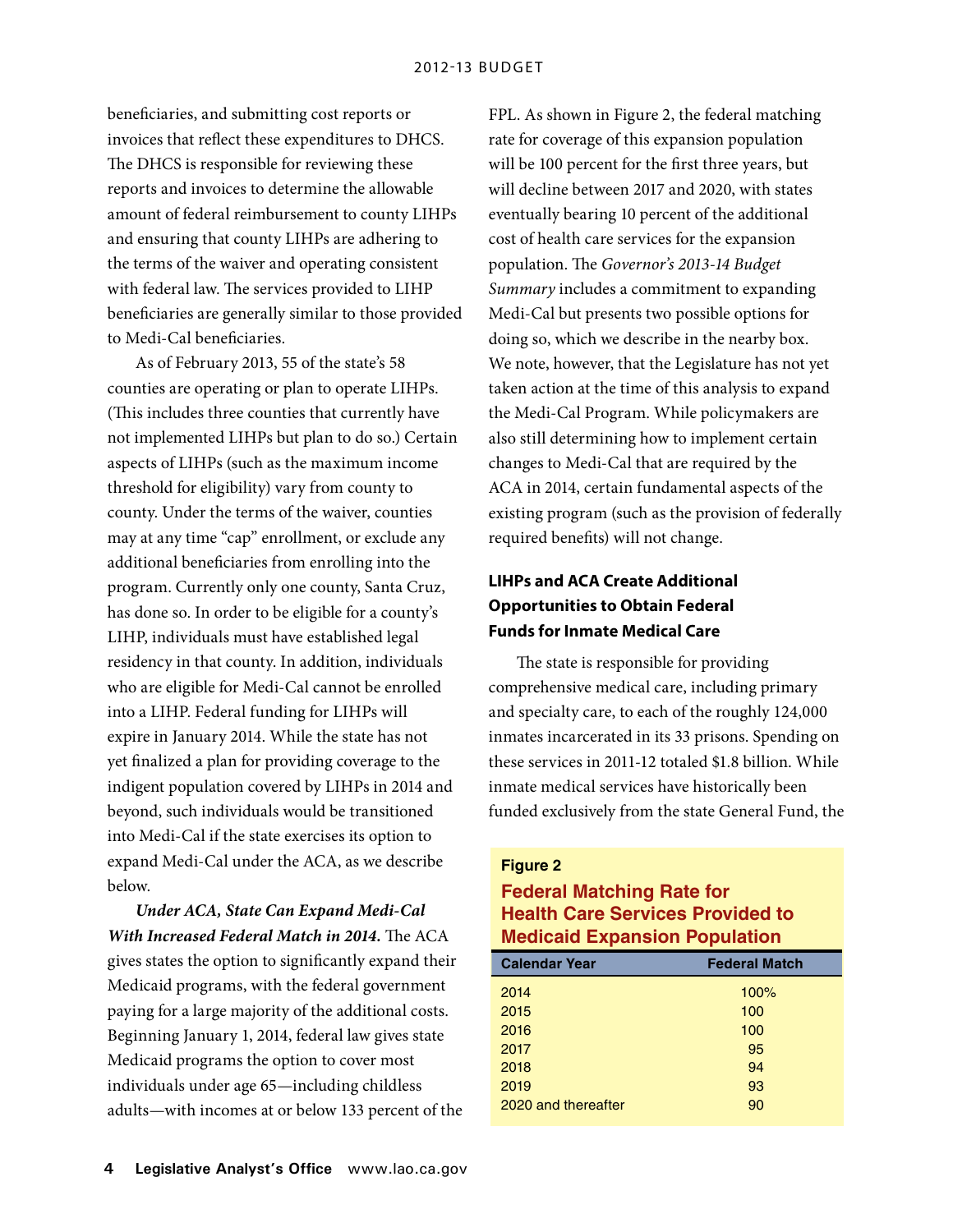recent changes in federal health care policy have expanded the potential to receive federal funding for off-site inpatient medical care delivered to certain inmates.

*Inmate Medical Program.* In April 2001, a class-action lawsuit, known as *Plata v. Brown*, was filed in federal court contending that the state violated the Eighth Amendment of the U.S. Constitution by providing inadequate medical care to prison inmates. The court found that the state's inmate medical care program was "broken beyond repair" and was so deficient that it resulted in the unnecessary suffering and death of inmates. In February 2006, after finding that the state had failed to comply with numerous court-ordered remedial actions, the *Plata* court appointed a Receiver to take over the direct management

and operation of the state's inmate medical care program from the California Department of Corrections and Rehabilitation (CDCR).

While most inmate medical services are delivered within prison by state-employed primary care physicians and nurses under the management of the Receiver, there are certain circumstances that require inmates to be referred off-site to hospitals and clinics in the community. This mainly occurs when inmates require certain specialty care services (such as complicated surgical operations) that are often unavailable at the state's own prison hospitals and clinics. According to the Receiver, prison health care administrators generally attempt to contract with specialty care providers to come to prisons to provide specialty care services. However, they are not always able

#### **Governor Outlines Two Alternatives for Implementing Optional Medi-Cal Expansion**

The administration has stated its commitment to adopting the optional Medicaid expansion authorized under the Patient Protection and Affordable Care Act. The *Governor's 2013-14 Budget Summary* presents two distinct approaches—a state-based expansion and a county-based expansion—but does not propose a specific approach. Nor has the Governor provided much detail on how these two approaches would be operated, instead leaving those details to be worked out through the legislative process.

*State-Based Expansion Approach.* Under the state-based expansion approach, administration of the program would likely be done similarly to the existing Medi-Cal Program and managed care delivery system. Generally, covered benefits for the expansion population would be similar to benefits available to the currently eligible population.

*County-Based Expansion Approach.* Under this alternative approach, the counties would have operational and fiscal responsibility for implementing the Medi-Cal expansion, more similar to how the Low-Income Health Programs (LIHPs) operate. Operational responsibilities include some administrative functions (such as processing claims billed by providers) that are currently performed by the state and Medi-Cal managed care plans for the currently eligible population. Counties could build upon their existing medical programs for indigents and LIHPs to operate the expansion. The county-based expansion would be required to meet statewide eligibility standards and cover a minimum benefits package. Counties would also have the option of covering additional benefits (other than long-term care) for the expansion population. The administration indicates that this approach would likely require federal approval.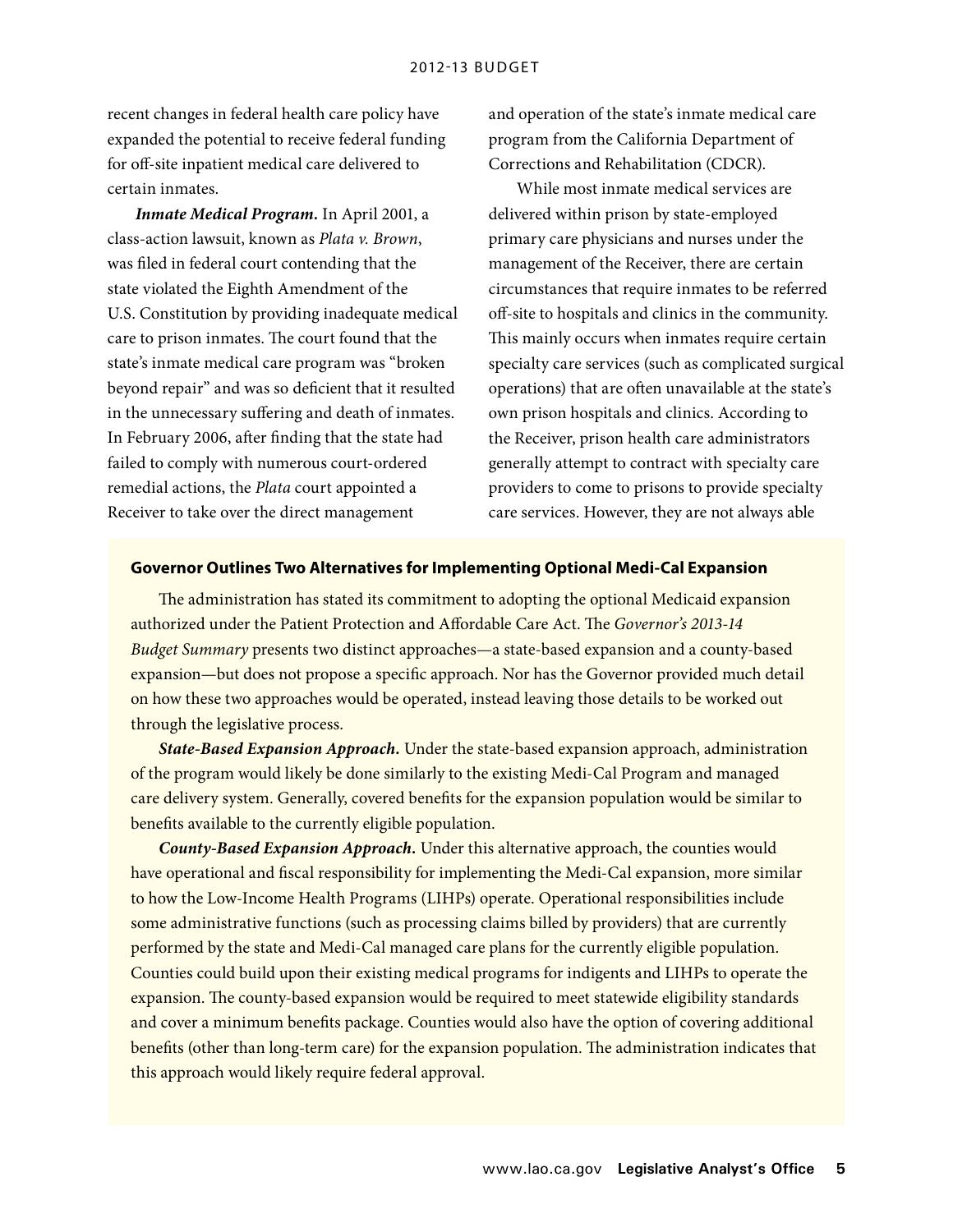to do so typically because (1) of the inadequacy of the prison's health care facilities and equipment or (2) there are no specialty care physicians willing and able to come into the prison to deliver the care. In addition, inmates are referred off-site when they require emergency or urgent care and the prison's primary care physicians are unavailable or lack the expertise or equipment necessary to treat the problem. In 2011-12, the Receiver spent \$263 million for off-site services. Of this amount, \$109 million was for inpatient care—that is hospital stays lasting 24 hours or more. Most of these services are provided by a network of providers based on a fixed FFS rate negotiated by a Preferred Provider Organization (Health Net) on behalf of the Receiver.

*LIHPs and ACA Expand Number of Inmates Eligible for Federal Match.* Federal law generally excludes individuals who are inmates being held involuntarily in an institutional setting (such as in county jails, state and private prisons, juvenile detention centers, or state mental health hospitals) from the Medicaid program. There is, however, an important exception to this rule that was clarified by CMS in 1997. Specifically, inmates who are referred off-site for inpatient care lasting at least

24 hours are *not* excluded from participation in the Medicaid program if they otherwise meet the program's eligibility requirements. In other words, when inmates receive such care at a hospital, nursing facility, or other facility that is outside of the correctional system, they can be enrolled into Medi-Cal or a LIHP and a federal match can be applied to the state's cost of the entire duration of their inpatient stay. (The federal match amount is based on the Medi-Cal rate for the provided services, not the actual amount paid by the state.) As we discuss later, the state did not begin implementing a system to obtain federal funds until April 2011. Federal funds can also be used for inpatient care for individuals in other state and local custodial facilities, as we describe in the nearby box.

According to data provided by the Receiver, 72 percent of inmates currently receiving off-site inpatient services meet the eligibility requirements of either a LIHP or Medi-Cal. Most of the remaining 28 percent are ineligible because they are not lawfully residing in the United States or lack a valid social security number. Of those who are eligible, roughly 20 percent qualify for Medi-Cal while the remaining 80 percent qualify for county

## **Certain Populations in Other Institutionalized Settings Are Similarly Eligible for Off-Site Inpatient Care**

In addition to state prison inmates, other populations in institutional settings are potentially eligible for participation in Medi-Cal and Low-Income Health Programs when receiving off-site inpatient care. These populations include the roughly 77,000 inmates being held in county jails in California, most of the 5,500 patients being held in state mental health hospitals operated by the Department of State Hospitals, the 800 juvenile wards being held in state custody by the Division of Juvenile Justice, and 8,500 juveniles incarcerated in detention facilities operated by county probation departments. As with state inmates, these other populations have to meet the program's eligibility requirements, and the care has to be provided in an off-site facility for at least 24 hours. Based on our conversations with state and local officials, very few of these agencies are currently taking advantage of the opportunity to seek federal reimbursement for these populations.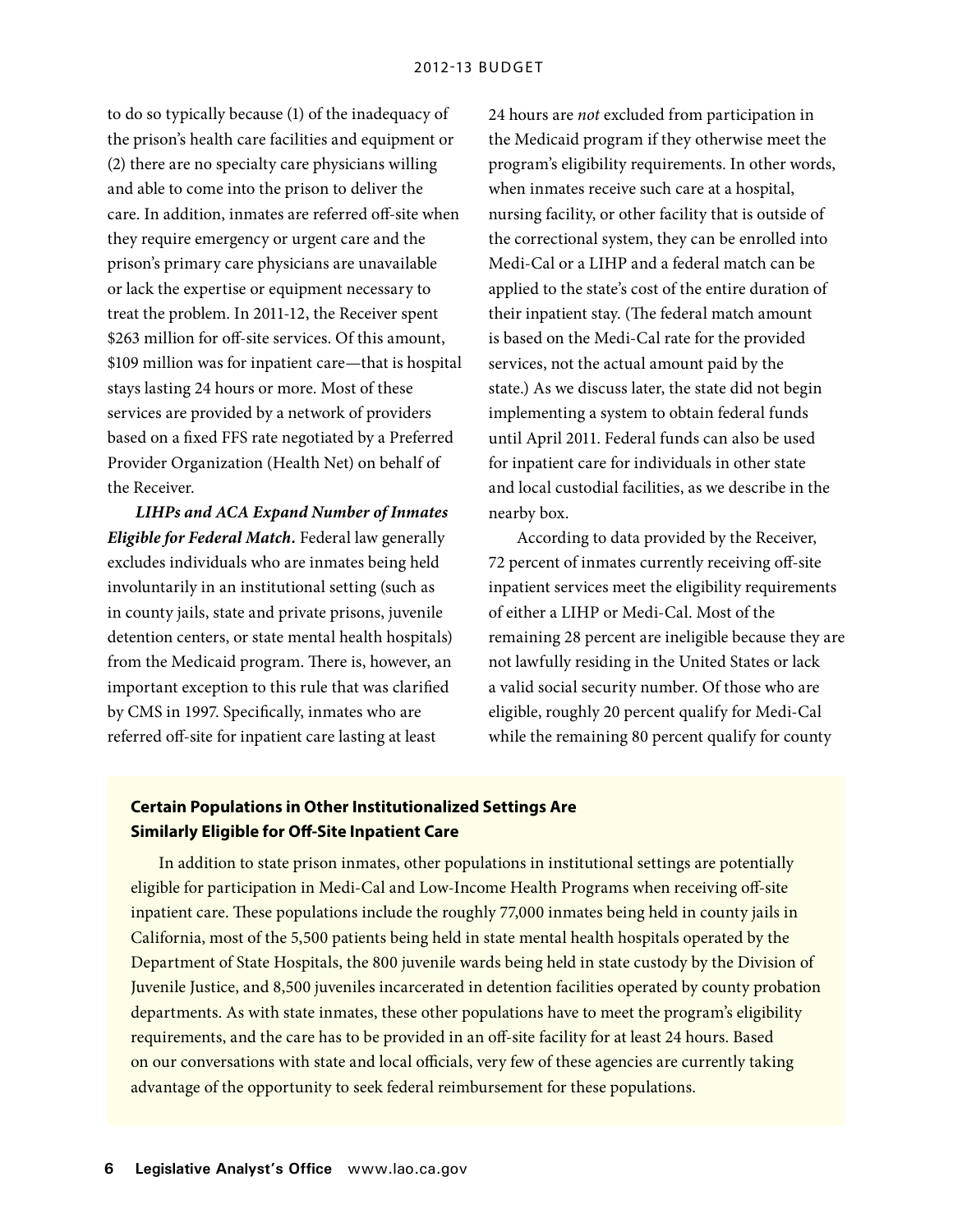LIHPs. If California exercises its option to expand Medi-Cal to include low-income childless adults in 2014, the inmates who currently qualify for LIHPs would be transitioned into Medi-Cal. Because these inmates would be part of the Medi-Cal expansion population, the federal match for their eligible off-site inpatient care would initially be 100 percent.

## **Legislature Directed State to Begin Obtaining Federal Reimbursements for Inmates**

Recognizing the opportunity to achieve General Fund savings by obtaining federal funds for inmate medical care, the Legislature passed Chapter 729, Statutes of 2010 (AB 1628, Blumenfield), which directed CDCR to seek federal reimbursement for off-site inpatient services delivered to inmates eligible for Medi-Cal and LIHPs. Specifically, Chapter 729 directed the Receiver—in collaboration with DHCS—to pursue these savings by developing a process for enrolling eligible inmates into Medi-Cal and LIHPs and claiming federal reimbursement for eligible services delivered to these inmates. The legislation also gave DHCS the discretion to require counties to enroll eligible inmates into their LIHP as a precondition for operating a LIHP.

## **Progress Made on Obtaining Federal Funds, But Limited By Procedural Problems**

The state has developed a process, consistent with Chapter 729, for obtaining federal funds for certain inmate health care services. However, due to a couple of procedural problems, which we describe in detail below, the state has not been able to maximize the available federal funding. In addition, it appears that DHCS staffing levels for the program may be higher than necessary, particularly in future years.

## **DHCS and the Receiver Have Begun to Implement Inmate Enrollment Processes**

In order to meet the requirements of Chapter 729, the Receiver has developed, in collaboration with DHCS and county LIHP administrators, a process for enrolling eligible inmates into Medi-Cal and LIHPs and for claiming federal reimbursement for eligible services. The new process, which differs substantially from the typical Medi-Cal and LIHP administrative processes, was first implemented in April 2011. The process is illustrated in Figure 3 (see next page) and described in more detail below.

*Receiver Identifies Potentially Eligible Inmates.* When inmates are referred to off-site providers for inpatient care, the Receiver pays the full cost of the medical services at whatever rate has been negotiated with the provider. The rates paid by the Receiver vary across the state but they are generally higher than the reimbursement rates set by Medi-Cal for similar services. The Receiver's staff reviews the files of inmates receiving inpatient care and identifies those who may meet the eligibility requirements for participation in Medi-Cal or a LIHP. The staff then completes and submits an application for each potentially eligible inmate to DHCS.

*DHCS Determines Inmate Eligibility for Medi-Cal and LIHPs.* When DHCS receives an application from the Receiver, they first make a determination of whether the inmate meets the eligibility requirements for Medi-Cal. Specifically, they determine whether the inmate's income is below 133 percent of FPL, whether they have legal residency in California, and whether they fall into one of the categories required for eligibility (such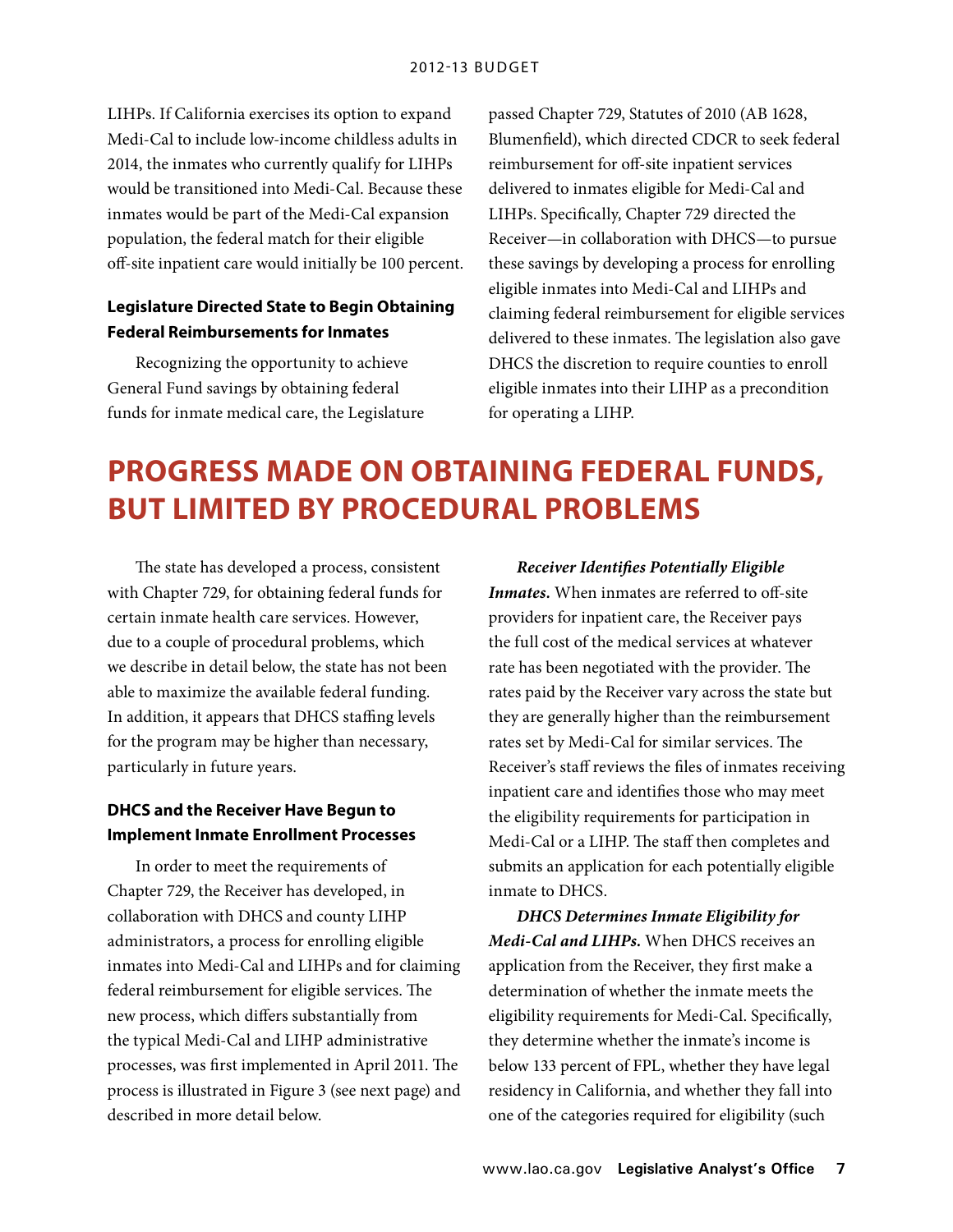as being disabled or elderly). If so, the department enrolls the inmate into Medi-Cal (as described below); if not, the department determines if the inmate is eligible for a LIHP (specifically that the inmate has low income and legal residency in a LIHP county). Because LIHPs differ by county, DHCS must determine whether the inmate meets the LIHP requirements of the county in which they legally resided before being sentenced to prison. If so, DHCS notifies the department in that county responsible for LIHP administration. (Several counties are part of a consortium—the County Medical Services Program [CMSP]—that does LIHP enrollment for those counties. For inmates from these counties, the DHCS notifies the CMSP governing board rather than the individual county.)

*For Medi-Cal Eligible Inmates, DHCS Responsible for Enrollment and Claiming.* If DHCS determines that an inmate is eligible for Medi-Cal, it will then enroll that inmate into the program. This involves entering the inmate's information into the Medi-Cal Eligibility Data System. Once the inmate has been enrolled, the Receiver will then submit claims for expenses for off-site inpatient care for that inmate to DHCS. The department certifies that the expenditures are allowable under Medi-Cal and then works with a fiscal intermediary to claim the federal match of 50 percent of the cost of the Medi-Cal rate for the services. Finally, DHCS receives the match from the federal government and transfers the funds to the Receiver.

**Figure 3**



**Current Process of Obtaining Federal Funding for Inmate Health Care**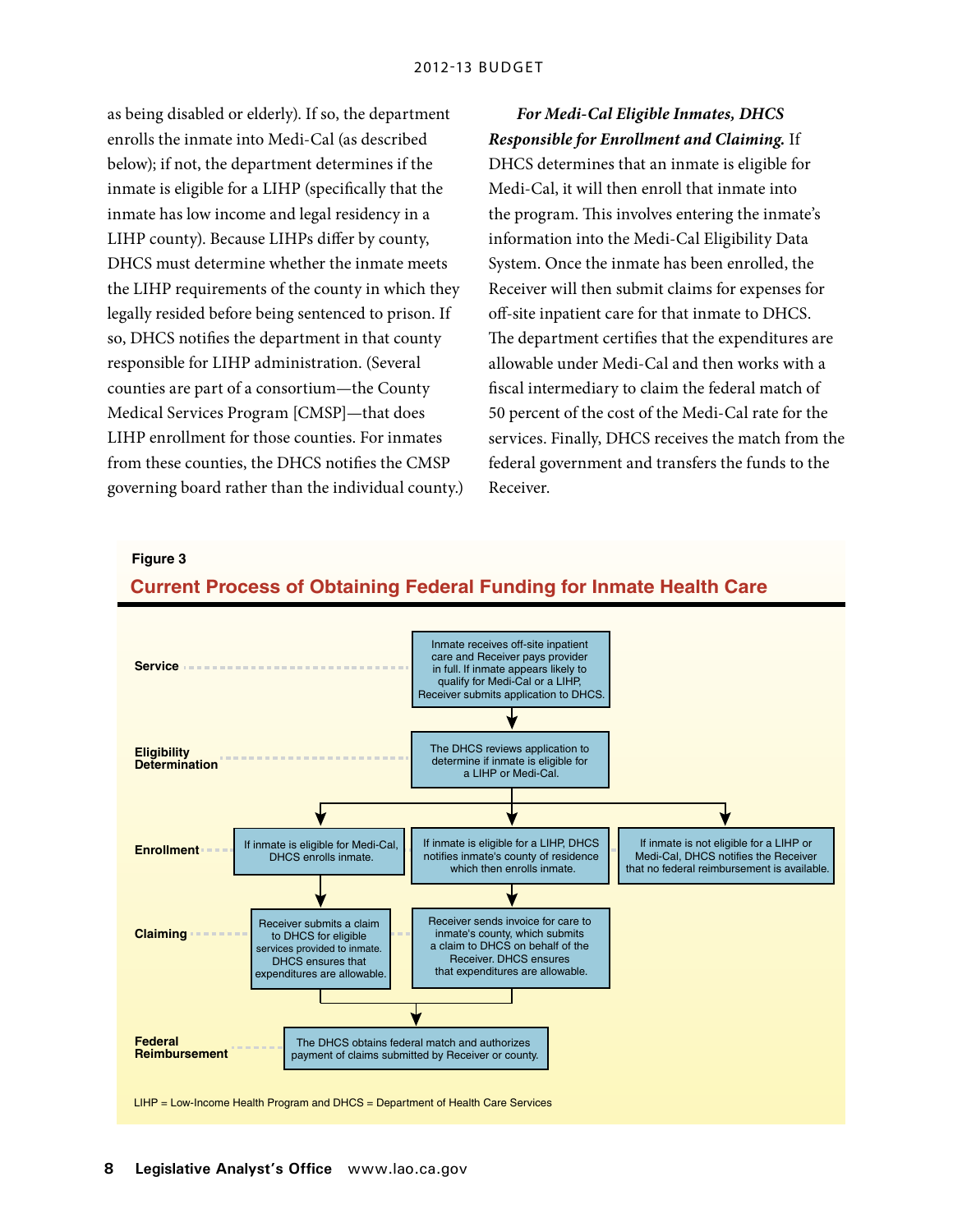## *For LIHP Eligible Inmates, Counties Responsible for Enrollment and Claiming.*

Because the waiver authorizing county LIHPs specifies that only counties can enroll inmates, the Receiver cannot obtain a federal match under these programs without cooperation from counties. Specifically, the Receiver must enter into MOUs with counties that formalize such details as how applications for enrollment will be processed and at what rate the Receiver will reimburse counties for their administrative costs. In order to encourage county cooperation, state law gives DHCS the discretion to require counties to enroll eligible inmates into their LIHP as a precondition for operating a LIHP. In other words, if a county refuses to enroll inmates into their LIHP, DHCS can preclude that county from operating a LIHP and therefore restrict its access to federal funding.

For inmates eligible for a LIHP but not for Medi-Cal, DHCS notifies the county in which the inmate resided prior to being sentenced to prison. In cases where counties have an MOU in place with the Receiver, the counties are then responsible for enrolling inmates into their LIHP. (Currently, not all counties have MOUs in place with the Receiver, for reasons we discuss below.) The Receiver sends the invoices for off-site inpatient care for that inmate to the county, which is then responsible for submitting a claim for federal reimbursement on behalf of the Receiver to DHCS. Finally, DHCS reviews the claim, obtains the federal match if the claim is allowable, and authorizes reimbursement to the Receiver. Under state law, the Receiver is responsible for reimbursing counties for their administrative costs associated with enrolling inmates and claiming federal reimbursement so that they incur no additional costs under the arrangement. As mentioned earlier, the administration has presented two possible options for expanding Medi-Cal in 2014. If the Legislature chooses to implement the county-based approach, that may require modifications to the above process, which we describe in the nearby box.

#### **County-Based Medi-Cal Expansion May Require Modifications to Inmate Enrollment and Claiming Process**

The Governor's budget proposes to expand Medi-Cal in 2014 as allowed under the Patient Protection and Affordable Care Act but does not specify whether to take a state- or county-based approach. If the Legislature chooses to implement a state-based Medi-Cal expansion, all new enrollments for the purposes of obtaining federal funding for off-site inpatient care for inmates are likely to be done following the current process used to enroll inmates into Medi-Cal. If, however, the Legislature opts for a county-based Medi-Cal expansion, a new state waiver as well as certain modifications to the inmate enrollment process may be required. For example, depending on how the county-based approach is implemented, the Receiver may have to sign new memoranda of understanding with counties to enroll inmates who are part of the Medi-Cal expansion population into the their programs and to certify expenditures for services delivered to those inmates, similar to the current process used for enrolling and claiming for Low-Income Health Program eligible inmates. Whichever Medi-Cal expansion approach the Legislature selects, it shall want to ensure that there is an efficient inmate enrollment and claiming process that conforms in order to maximize available federal funding.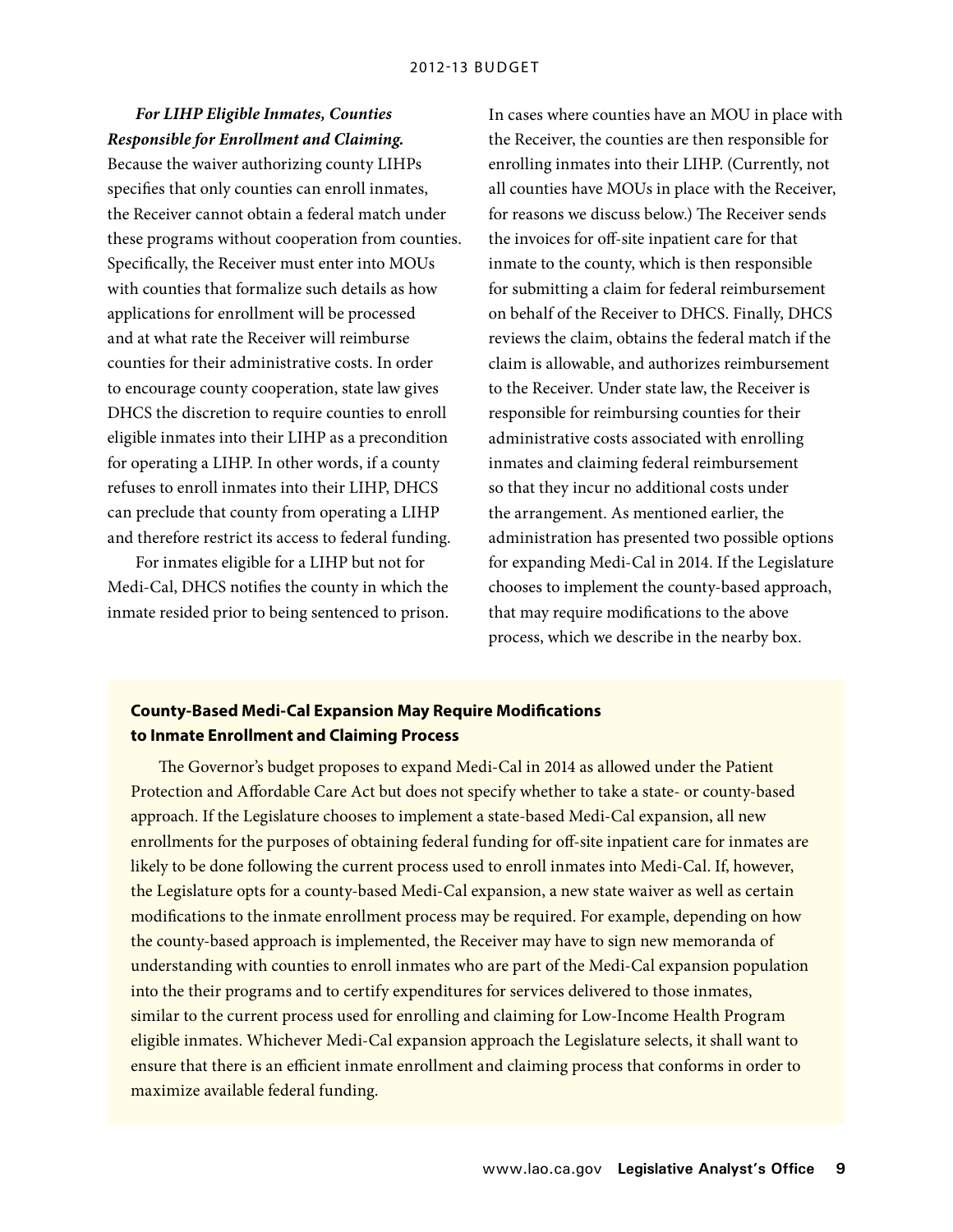### **Procedural Problems Limiting Access to Federal Funds**

Although the state has implemented a process for obtaining federal funding for certain inmate health care services, there are a couple of procedural problems that are preventing the state from maximizing potential federal funding.

*Some LIHP Counties Have Not Signed MOUs With the Receiver.* The Receiver began negotiations with counties on the terms of the enrollment and claiming process for LIHP eligible inmates in 2011. As shown in Figure 4, the Receiver has secured MOUs with 12 counties. About 71 percent of state inmates receiving off-site inpatient services (excluding inmates eligible for Medi-Cal or who lack legal residency) are from these counties. These counties have agreed to an administrative reimbursement rate of \$10 per inmate enrolled into their LIHPs. Three counties (Merced, Fresno, and San Luis Obispo) have declined to operate a LIHP. One county, Santa Cruz, did not sign a MOU with the Receiver before imposing an enrollment cap and thus cannot enroll any inmates into its LIHP even if it signed an MOU with the Receiver. The remaining 42 counties are either currently operating or plan to implement a LIHP but have not signed MOUs with the Receiver on the terms of enrolling eligible inmates into their LIHPs. The DHCS has not exercised its authority to bar a county from operating a LIHP, if it refused to enroll inmates in its program.

According to the Receiver, the primary obstacle to securing MOUs with the remaining counties has been disagreement over an appropriate reimbursement rate. Specifically, some counties feel that the \$10 per enrollee reimbursement proposed by the Receiver—which is based on a study of costs in Orange County—is insufficient to cover their costs. While we have not undertaken an analysis of county by county administrative costs, it is likely that costs do vary somewhat by county. For

example, smaller counties may require a slightly higher reimbursement rate because they have fewer enrollees and thus a smaller volume of cases over which to spread their fixed costs of implementing a system to enroll inmates. However, we note that, according to the Receiver, none of the counties requesting a larger reimbursement fee have been

#### **Figure 4**

## **Status of MOUs Between Counties and Receiver to Enroll Inmates in LIHP**

## **LIHP Counties With MOUs With Receiver** Alameda **Kern** Los Angeles **Orange** Placer **Sacramento** San Bernardino San Diego San Francisco San Joaquin San Mateo **Ventura LIHP Counties Without MOUs** Counties that are part of CMSP<sup>a</sup> Contra Costa **Monterey Riverside** Santa Clara **Counties Planning to Implement LIHP,** Santa Barbara **Stanislaus Tulare LIHP Counties With Enrollment Caps** Santa Cruz **Non-LIHP Counties** Fresno Merced San Luis Obispo a The County Medical Services Program (CMSP) represents a consortium of 35 rural counties. MOU = Memoranda of Understanding and LIHP = Low-Income

Health Program.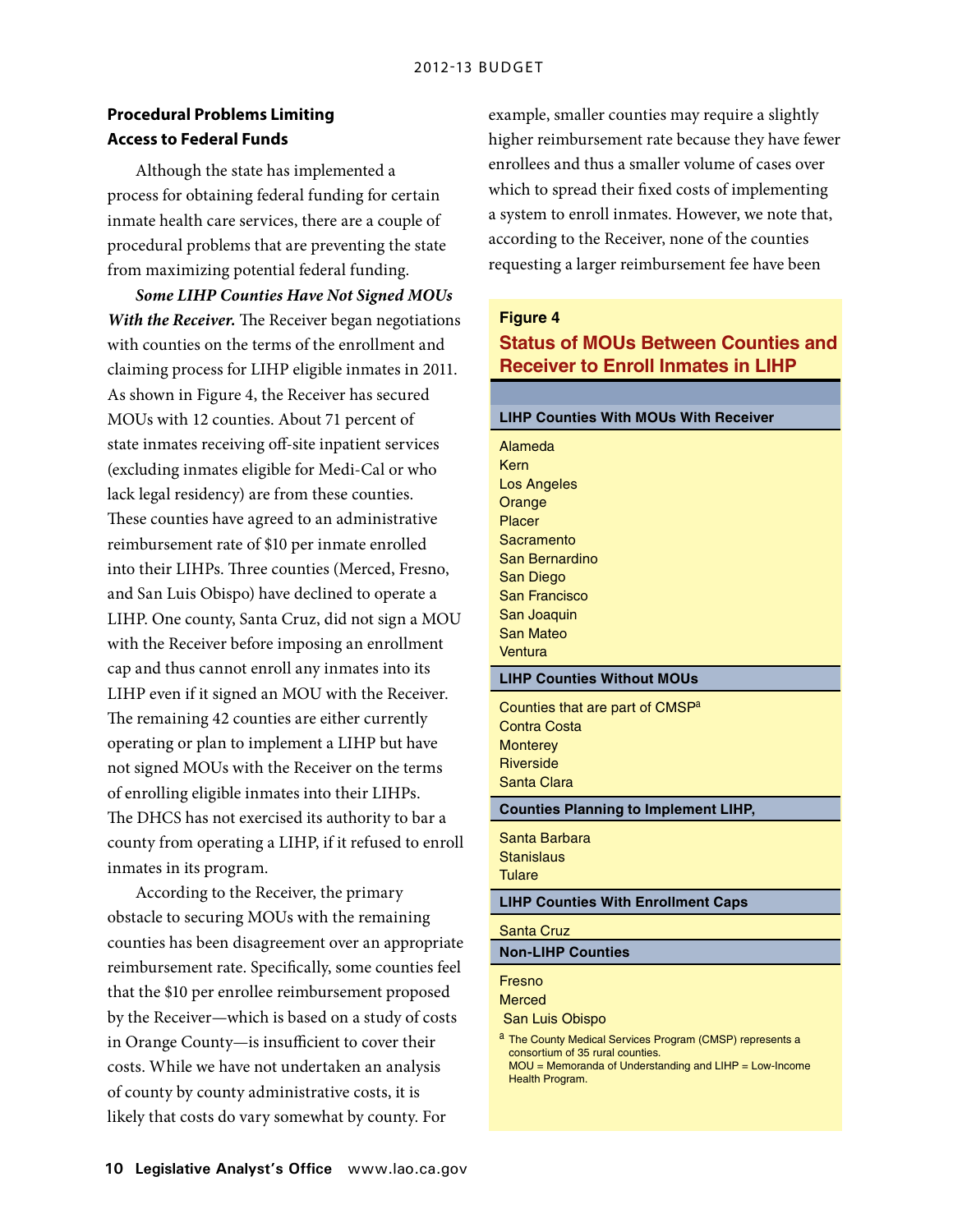able to produce any analysis indicating that \$10 is insufficient.

If and when the Receiver is able to secure MOUs with the remaining counties, it is possible to retroactively claim federal reimbursement for services that have already been delivered to inmates who are subsequently enrolled in those counties' LIHPs. For example, Los Angeles County implemented a LIHP in October 2011 but did not sign an MOU with the Receiver until October 2012. Upon signing the MOU, Los Angeles County began enrolling LIHP eligible inmates who have received off-site inpatient care since October 2011, and the Receiver has submitted a claim for federal matching funds for those services. We note, however, this process of retroactively claiming reimbursement for services previously delivered may not be possible in all cases. That is because some counties may choose to cap their LIHP enrollment before signing MOUs with the Receiver. For example, because Santa Cruz has already capped enrollment, the Receiver will be unable to access federal funds for any services that have been or will be provided to LIHP-eligible inmates from Santa Cruz County. Based on data provided by the Receiver, the share of federal funding potentially available to LIHP-eligible inmates from the 39 counties that are currently operating LIHPs (without enrollment caps) and do not have MOUs with the Receiver is \$13 million over the 2011-12, 2012-13, and 2013-14 fiscal years. In other words, if the Receiver is unable to secure MOUs with these counties or is unable to do so before they impose enrollment caps, the state would lose the opportunity to receive these federal funds.

*DHCS Unable to Process Certain Medi-Cal Claims Due to Data Exchange Problems.* Between May and December 2012, the Receiver submitted about 900 claims for federal reimbursement for off-site inpatient services delivered to Medi-Cal eligible inmates to DHCS. However, DHCS has been unable to process two-thirds of these claims.

The DHCS informs us that staff are still in the process of identifying why these claims have not been processed. Based on some preliminary data provided by the department, it appears that some claims were rejected because they are invalid (such as claims for services that are ineligible for Medi-Cal reimbursement). In other cases, however, it appears that valid claims have been rejected because of problems in the claiming process. In particular, many of the claims cannot be processed due to a technical problem in the software used by the fiscal intermediary. According to DHCS, the software has erroneously rejected over 250 claims for certain inmates who meet the eligibility requirements for both Medi-Cal and Medicare, commonly referred to as "dual eligibles." (Inmates are ineligible to receive Medicare.) Other claims have been rejected because individuals involved in developing and processing the claims (such as DHCS and the Receiver's staff and medical providers) have entered inaccurate data.

According to DHCS, staff are working with the fiscal intermediary and expect to resolve the software issue affecting dual-eligible inmates by March 2013. We note, however, that staff have been aware of this problem for several months and have evidently been unable to find a solution. If and when this issue is resolved, DHCS has indicated that they will be able to retroactively claim federal reimbursement for outstanding claims that have been affected. In the interim, DHCS has agreed to provide an advance payment to the Receiver for 80 percent of the total claims affected. The department is also working to correct data entry issues that have prevented certain valid claims from being processed. The state can also retroactively collect federal reimbursement on these claims if and when the errors are corrected, so long as the underlying claims are valid. In addition, DHCS has indicated that it is developing processes to improve quality control (such as developing regular reports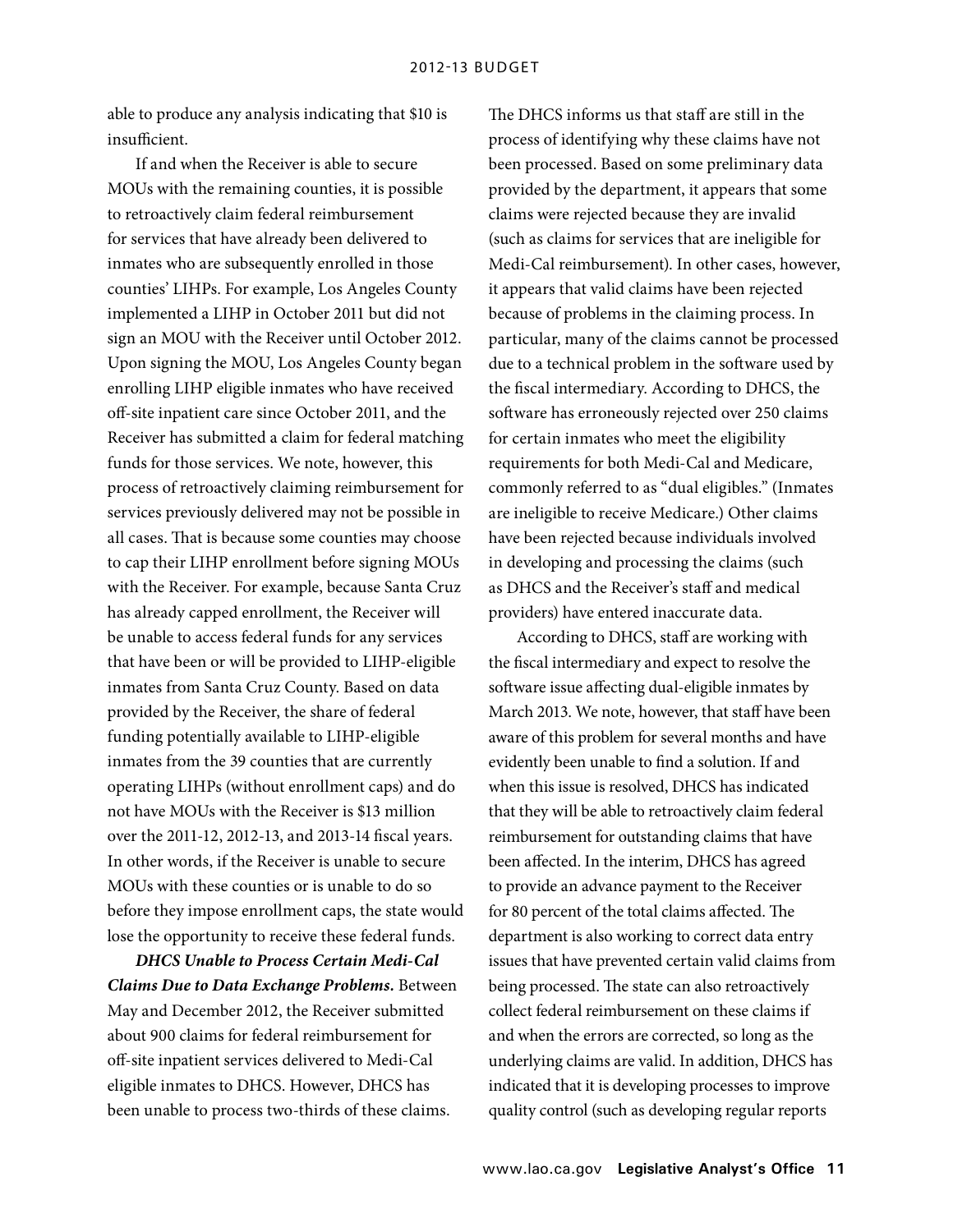on the reasons for rejected claims) and expects to reduce the number of rejected claims in the future.

*Problems Result in Greater General Fund Costs.* Based on data provided by the Receiver, we estimate that a total of about \$21 million in federal matching funds could be obtained for expenditures incurred in 2011-12. As shown in Figure 5, that figure grows to almost \$70 million in 2014-15. Our estimates assume that (1) the Receiver is able to secure MOUs with all counties to enroll inmates into their LIHPs, (2) the 2011-12 spending level of \$109 million for off-site inpatient services remains relatively stable, and (3) California expands Medi-Cal in 2014, as authorized by the ACA. The growth in potentially available federal funds reflects that (1) many county LIHPs did not take effect (and thus could not enroll inmates) until late in the 2011-12 budget year and (2) the federal match for certain inmates will increase from 50 percent to 100 percent if the state expands Medi-Cal in 2014.

Given that many LIHP counties have not yet

entered into MOUs with the Receiver, as well as the data exchange problems with DHCS, only a small portion of the total federal funding that is potentially available has actually been obtained to date. As of December 2012, the Receiver has received a total of \$5.1 million in federal reimbursement, including \$3.3 million for LIHP eligible inmates and \$1.8 million for Medi-Cal eligible inmates. We note that this amount does not include claims that have been submitted and are in the process of being processed. The total thus far received represents less than one-fifth of what we estimate could have been obtained to date without the above problems. Unless these problems are addressed and federal reimbursements are obtained, the General Fund will have to continue to bear these inmate health care costs. *Secretary Analyst*

We note that the 2012-13 budget assumed that *Director* \$45 million in annual savings would be achieved *Deputy* from obtaining federal funds for inmate care in 2012-13 and future years. However, based on recent

#### **Figure 5**



data provided by the Receiver, it appears that only \$30 million will be achievable in 2012-13, and perhaps several millions of dollars less than that if the Receiver is unable to address the issues described above. This means that in order to adhere to the amount budgeted for the inmate medical care program in 2012-13, the Receiver will have to submit a request for additional funding or make some other operational changes in order to achieve savings in some other area of the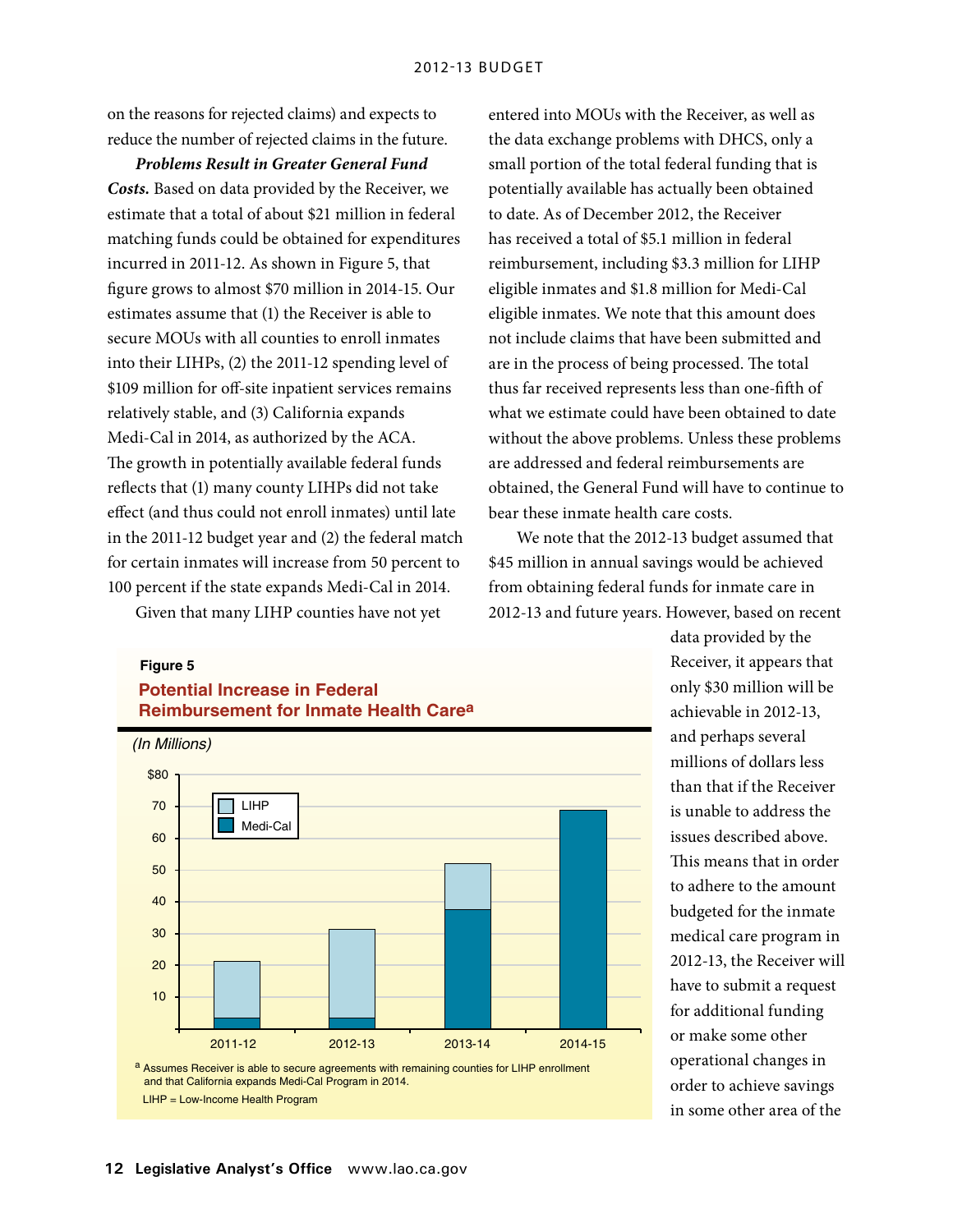inmate medical program. In future years, however, if the state is able to address those issues which are currently limiting access to federal funds and the Legislature acts to expand Medi-Cal in 2014, it is likely that annual General Fund savings will exceed \$45 million. We estimate that if those issues are satisfactorily resolved, the Legislature could potentially reduce the Receiver's base budget for the inmate medical care program by an additional \$5 million in 2013-14 and almost \$25 million in 2014-15.

## **DHCS Staffing Levels Appear Higher Than Necessary, Particularly in Future Years**

In 2010-11, DHCS requested, and the Legislature approved, 19 positions for the purposes of processing LIHP and Medi-Cal applications for inmates. Due to subsequent budget reductions, the program was reduced to 17 staff. The Receiver uses the General Fund appropriation provided to his office in the budget to reimburse DHCS for 50 percent of the department's costs associated with the staff, with the remaining 50 percent of the costs paid by the federal government. The Receiver is estimated to provide DHCS with \$650,000 for those positions in the current year. However, recent data on the number of applications received and processed by DHCS, as well as expected changes in the department's future workload, suggest that the current staffing level is unnecessarily high.

The budget request submitted by DHCS in 2010 overestimated the number of applications the department would receive from the Receiver. Specifically, the budget request estimated that DHCS would receive and be capable of processing approximately 600 applications per month. However, as of September 2012, DHCS has received an average of only about 340 applications per month during the 2012 calendar year and staff are processing applications within an average of 45 days. According to the department, the eligibility determination process has proved to be more time consuming than initially estimated due to complications such as difficulties in verifying the legal residency status for applicants.

There are also a couple of factors that are likely to reduce the department's future workload. For example, in 2014 the eligibility determination process will be simplified because the department will no longer have to assess eligibility for dozens of county LIHPs with varying eligibility requirements. Instead DHCS will only have to determine eligibility for Medi-Cal, which has uniform statewide eligibility requirements. In addition, there is a provision of the ACA requiring states to use a simplified process for determining Medi-Cal eligibility beginning in 2014. While the state is not expected to finalize its future eligibility determination process until sometime in 2013, it is likely that the new process will further reduce the department's workload.

## **Greater Legislative Oversight Could Help Maximize Federal Funding**

In order to ensure that Chapter 729 is fully implemented consistent with legislative intent and that the program is administered as efficiently as possible, we recommend that the Legislature (1) hold budget hearings on status

of MOUs between the Receiver and counties to identify and resolve any remaining obstacles preventing the Receiver from securing MOUs with counties to enroll inmates in LIHPs, (2) require DHCS to report on its efforts to address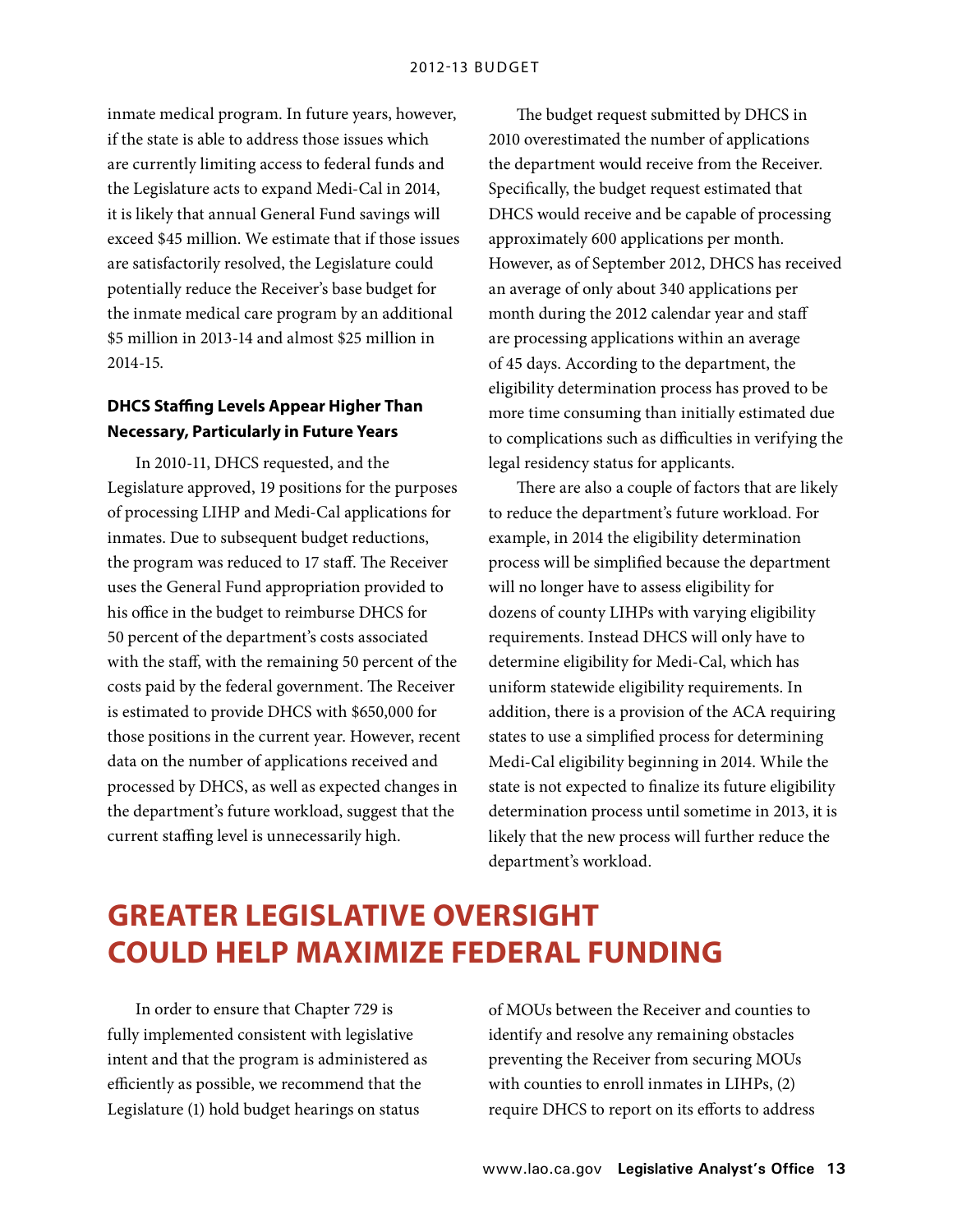problems that are preventing certain claims for federal reimbursement from being processed, and (3) review DHCS staffing levels and make reductions consistent with their reduced workloads. If the issues preventing the state from maximizing its use of federal funds for inmate health care are resolved, it may also be possible to reduce the Receiver's budget by \$5 million in 2013-14 and more in out years.

*Hold Hearings on Status of MOUs Between Receiver and Counties.* In passing Chapter 729, the Legislature made clear its intent that counties operating LIHPs enroll state inmates. Given that the majority of counties have thus far not signed MOUs with the Receiver to do so—despite, in some cases, more than one year of negotiations with the Receiver—we recommend that the Legislature provide greater oversight to ensure that its intentions are fulfilled and the state is able to maximize General Fund savings. As mentioned previously, the state risks foregoing a total of \$13 million in potential savings over the 2011-12, 2012-13, and 2013-14 fiscal years if the Receiver is unable to secure MOUs with the remaining counties. Specifically, the Legislature could have the Receiver, DHCS, and representatives from counties that have not signed MOUs, report at budget hearings on the status of negotiations.

Depending on the outcome of those hearings, the Legislature has several options to expedite the resolution of outstanding issues that are preventing MOUs from being signed. For example, if the Legislature finds that some counties have legitimate concerns that the reimbursement rate of \$10 as adopted in other counties is insufficient to cover their costs, it could direct the Receiver to pay higher rates to those counties. The costs of increasing the reimbursement rate would be relatively insignificant relative to the potential savings. For example, if the rate was doubled to \$20 in all of the counties which have not signed MOUs,

the total increased cost to the state would be several tens of thousands of dollars, or less than half of 1 percent of the \$13 million in savings that are potentially available. On the other hand, raising the rates for the remaining counties might be viewed as unfair by the counties who have already agreed to the \$10 reimbursement rate.

Alternatively, if the Legislature finds \$10 to be reasonable, it could direct DHCS to exercise its authority under Chapter 729 to prohibit counties from operating LIHPs until they have signed an MOU with the Receiver. This would create a very strong incentive for counties to sign MOUs because failure to do so would result in the loss of federal funds. The amount of lost federal funding would vary depending on the size of the county but could amount to tens of millions of dollars annually in some counties. The Legislature could also amend state law to specify that counties are required to enroll inmates into their LIHPs, if they have one, and that the reimbursement rate shall be \$10, or whatever level is deemed appropriate. Such statutory changes would effectively force county cooperation and would expedite the collection of the available federal funding. There is a risk, however, that some counties may claim that the reimbursement rate is insufficient and thus amounts to a state reimbursable mandate that is not fully funded. If they are able to successfully bring a claim to the Commission on State Mandates, the state would have to pay any additional costs that the commission finds are not funded.

*Require DHCS to Report on Efforts to Resolve Claiming Issues.* According to DHCS, staff are currently working to correct the software and data entry issues that have prevented the state from receiving federal reimbursement for services delivered to Medi-Cal eligible inmates. We recognize that resolving these issues are among many competing priorities that the department currently faces as it attempts to prepare for the full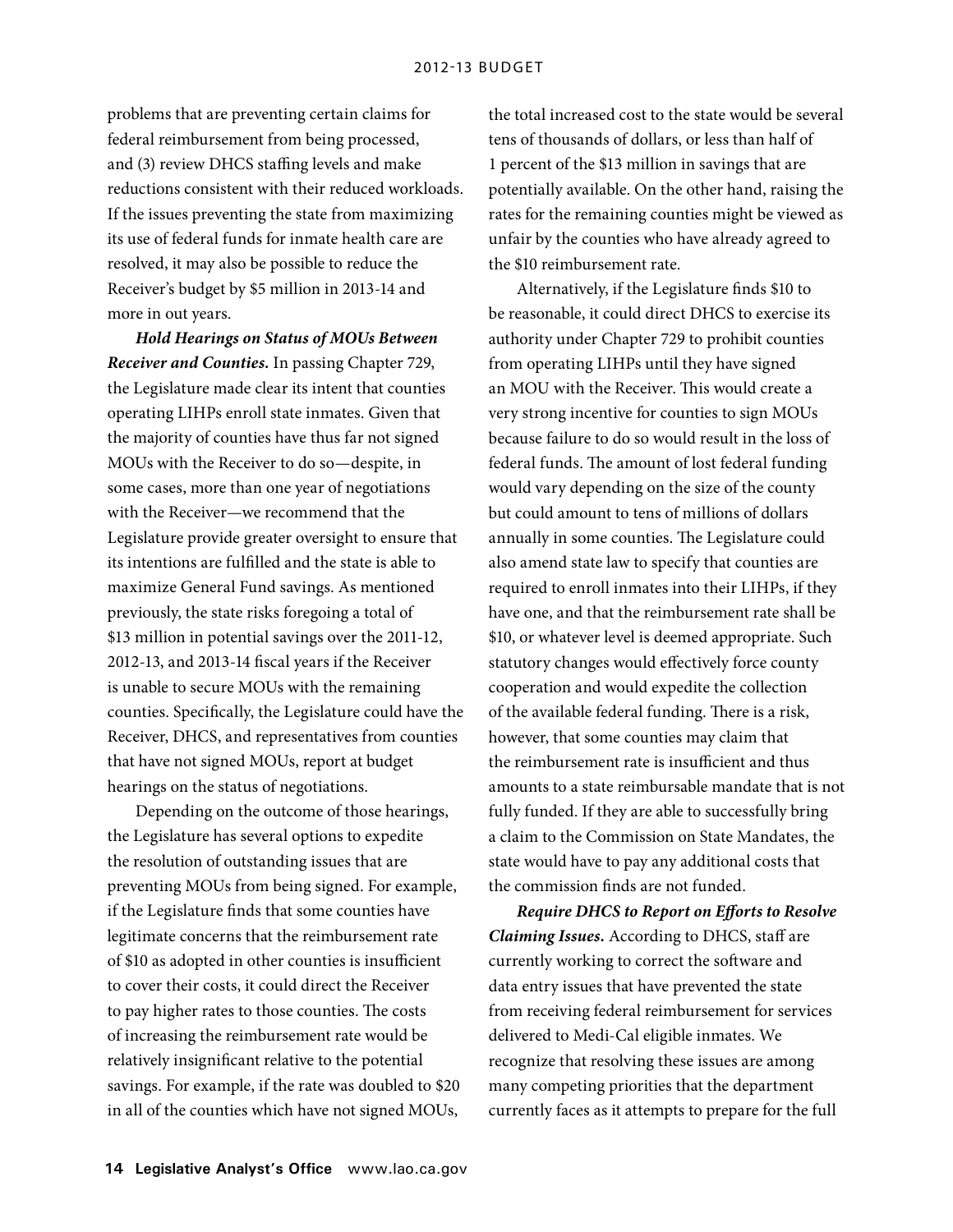implementation of ACA in 2014. However, failure to remedy this issue is preventing the state from accessing millions of dollars in federal funding. Moreover, if the state chooses to expand Medi-Cal in 2014, the number of Medi-Cal claims, and thus the number of potentially affected claims, will increase dramatically. As such, it is critical that DHCS remedy these issues prior to 2014, and preferably as soon as possible. In order to ensure that the department is on track to resolve these issues, we recommend that the Legislature require DHCS to report at budget hearings on trends in the number of rejected claims, as well as its efforts to prevent the rejection of valid claims.

*Review DHCS Staffing Levels.* In light of recent data revealing a discrepancy between the number of inmate applications projected to be received and actually received by DHCS to date, as well as expected reductions in the department's

future workload, it is likely that current staffing levels could be reduced. We recommend that the department report at upcoming budget hearings on: (1) recent trends in the number of applications received and processed and (2) the establishment of new rules that will be used for Medi-Cal eligibility determination in 2014 and its assessment of how these rule changes will impact workload. If the department is continuing to receive fewer applications than initially estimated and will likely realize a decrease in workload as a result of changes in the eligibility determination process in 2014, then the Legislature could reduce staffing levels accordingly. Staffing reductions could result in General Fund savings of a couple hundred thousand dollars annually. Our office will assist the Legislature in analyzing materials provided by the department and determining what specific reductions could be made.